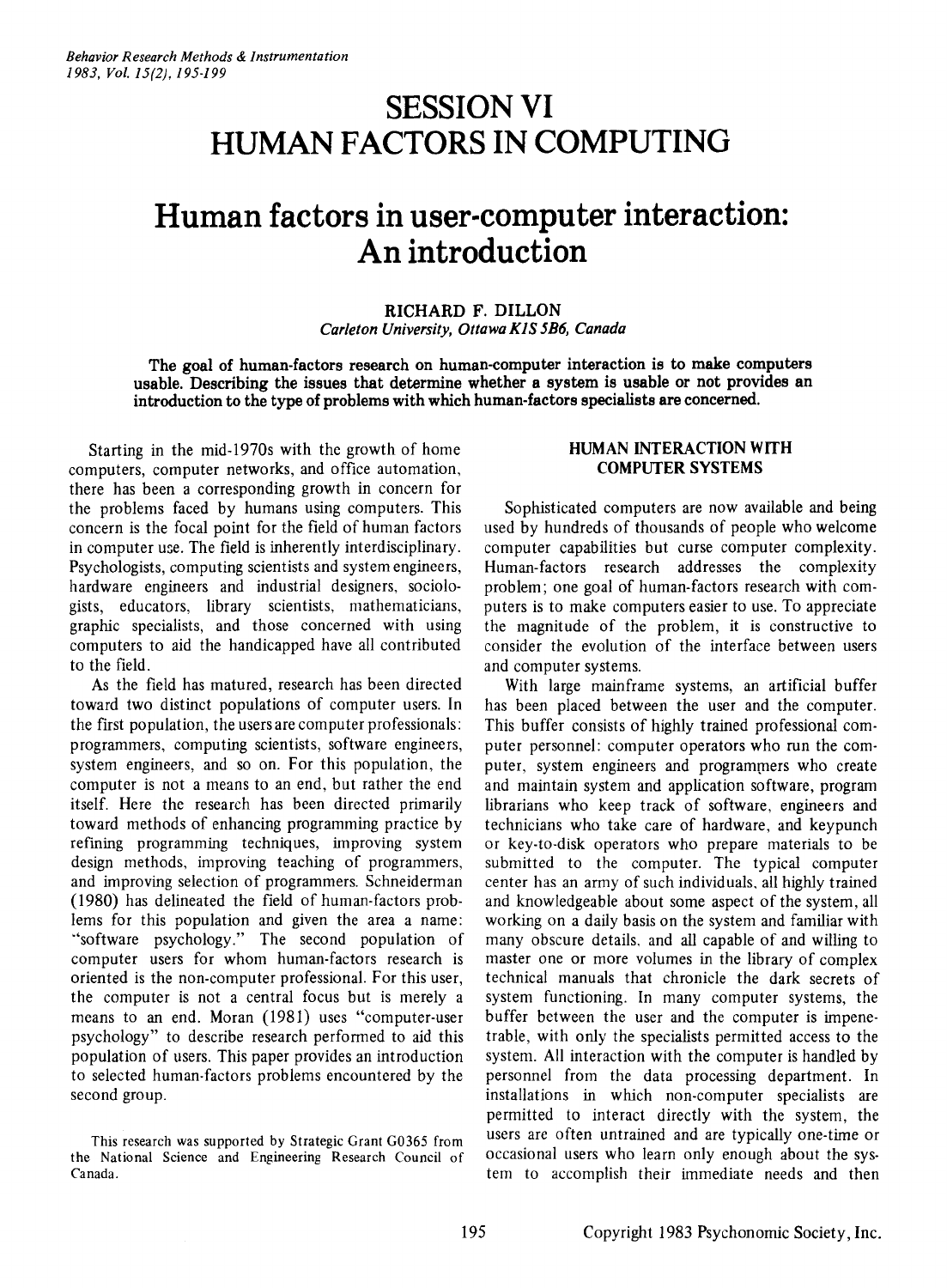promptly forget even those details. The typical computer center solution to this problem is to provide computer consultants who understand the seemingly trivial, but critical, details that will make an application program run. This buffer of specialists has made it possible for users to obtain desired results, typically using an application package, without knowing very much about the computer system. Clearly, the user-computer interface has always been poorly human engineered, but large amounts of money to support specialists have made it tolerable.

The protective buffer has been crumbling for a number of years as timesharing has replaced batch processing. The timesharing user has to know a little about terminals, a little about the operating system, a little about files, perhaps a little about editing, and a little about a few application programs.

With the appearance of the inexpensive microcomputer, the protective buffer has crumbled to the ground. The microcomputer user is operator, systems engineer, hardware engineer, program librarian, and, often, programmer. In the interactive, single-user environment that characterizes microcomputers, the user is on his own. And he is in trouble. As use of interactive computers, microcomputers, and networks expands, and as office automation proceeds, even more computer-naive persons will attempt to interact with computers. These potential computer users are unique in terms of training, motivation to use a computer system, and diversity.

# Lack of Training

Many people trying to use computers today in business, education, and so on, have had no formal computer training. Thus far, most serious microcomputer users have come pretrained with experience on other computer systems that transfers to the new system. There are a few new users who are willing and able to pick up the necessary knowledge on their own, but many totally naive users probably give up or, at the least, never realize the full potential of their systems (e.g., Nickerson, 1981).

One view, often held Wistfully by computer manufacturers and programmers, is that the general population will become more computer literate, and so the problem will vanish. Presumably, widespread computer literacy will come about because of (1) exposure of youth to computer games and (2) the introduction of computer courses into elementary and high schools. The evidence so far (e.g., Minnesota Educational Computing Consortium, Note 1) suggests that universal computer literacy may be difficult to achieve. In addition, it is not clear what is learned from computer games except perceptual-motor skills. For some time in the future, it seems likely that users will not be familiar with computers and will tend to avoid them.

# Discretionary Use

Another important characteristic of nonprofessional computer users is that they are discretionary users.

After paying thousands, even millions of dollars for a system, owners of large computers see that the computer will be used regardless of how difficult it is to use, even if specialists have to be hired to use it. Purchasers of inexpensive microcomputers are discretionary users. If they do not like the system or cannot use it, they have alternative ways to solve their problems.

# Heterogeneity

Contemporary computer users can be characterized by extreme heterogeneity in terms of background and in terms of diversity of application (Smith, Note 2). A word processing program may be used by anyone from a grade school student to a PhD. A spread sheet, a scheduling program, or electronic mail is as likely to be used by a housewife as by a business executive. Heterogeneity of users will increase as more application programs become available.

Because of these user characteristics, major changes will have to be made to hardware and software if computers are to be successfully introduced into homes, schools, and offices of new users on a large scale. These changes are being made at the human-computer interface. The people finding out what changes to make are working in the realm of human factors in humancomputer communication, and the primary goal, to use current buzz words, is to make systems ''user friendly."

## USABILITY

It is almost impossible to find an advertisement for a microcomputer system that does not claim that the system is "user friendly." Reading promotional literature might lead one to conclude that all the humanfactors problems have been solved. Unfortunately, the promotional claims about user friendliness are rarely justified. This paper attempts to explain what a userfriendly system really is. For a slightly different approach to the definition of usability, see Borman and Karr (1982) and Wasserman (Note 3). Since human-factors researchers are trying to attain usability, a description of usability will provide an introduction to the realm of interest for the human-factors specialist.

It may be helpful to describe some characteristics that many people erroneously believe will make a system user friendly. Some programs are chatty. They are polite; they say "please" and "thank you." When you do something that is correct, they may use operant techniques to reinforce correct behavior (e.g., Dwyer, 1981). They say "hello" and "bye." They may even use stored system accounting information to refer to you by your first name. For a while our university timesharing system occasionally slipped in an "eh?," as many Canadians do in conversational speech.

None of these gimmicks contributes to the usability of a system. The term "user friendly" is rapidly falling into disrepute because it is misused so often. In fact, the term "usability" is preferred over "user friendliness" in an attempt to circumvent the unfortunate connota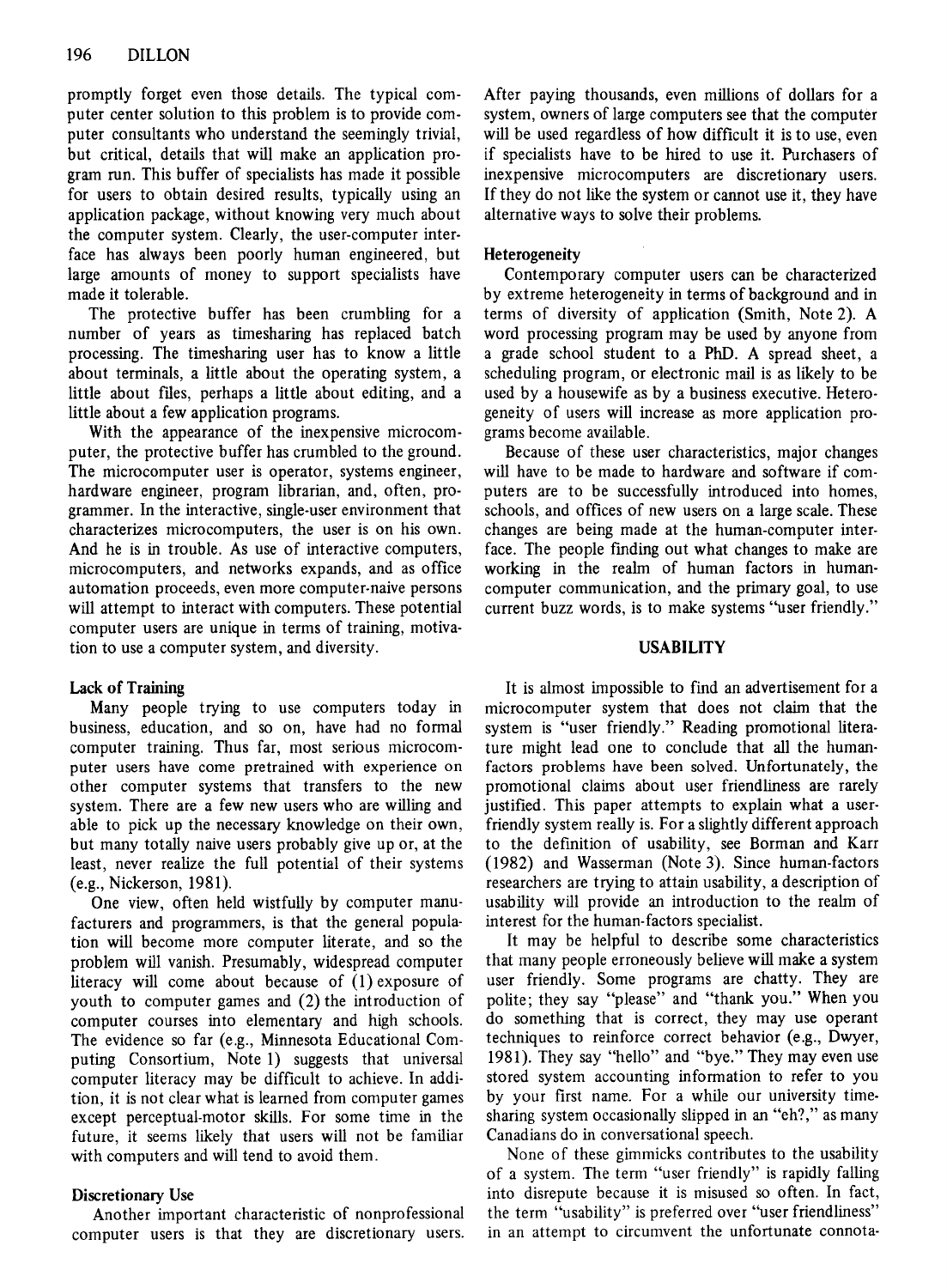tions of "friendliness." If these techniques do not add to usability, what does characterize a usable system?

#### Good Work-Station Design

The physical working environment, the work station, can dramatically influence usability. Work-station design is concerned with problems such as improving layout in terms of access to work-station components, keyboard layout and design, display legibility, glare (gray vs. green vs. amber displays), lighting, fatigue and stress, noise, and safety. Most of these issues, in contrast to those discussed later, are concerned with the physical aspect of the computer interface. Although work-station design principles have been "borrowed" from noncomputer studies (e.g., Galitz, 1980; Woodson, 1981), the widespread introduction of video display terminals has resulted in another round of research on work-station issues. The results of research on computer work stations will also be applicable to work-station problems in noncomputer areas.

### Easy to Learn and Use

A usable system must be easy to learn and easy to use. Users must be able to concentrate on the details of the application rather than on details of using the computer. The computer is a means to an end and, in the extreme, should be transparent to the user. To give an oversimplifed example, modern microwave ovens are used by people who often do not realize that a computer is controlling the oven. Unfortunately, ease of learning and ease of use are often difficult to achieve in a complex application. The challenge to the human-factors specialist is to make complex applications easy to learn and use.

When the system cannot be designed to suit the needs of the of the user, the user must adapt to the system. System designers often erroneously assume that it is easy for users to learn a new system using reference manuals written for other purposes or tutorials written without an understanding of either the learning process or the user. Human-factors specialists recognize the need for training and the need for understanding the cognitive processes involved in the transition of users from novices to experts (e.g., DuBoulay, O'Shea, & Mark, 1981; Mayer, 1981).

### Good Documentation

A usable system must have good documentation, either in manual form and/or, perhaps, on-line (Tombaugh & Dillon, Note 4). Any desired information must be easily accessible in the documentation. Usable system documentation will typically include three distinct types of information: a technical reference manual, a user's guide, and a system to provide quick answers to routine questions (e.g., an on-line help system) (e.g., Relles, Sondheimer, & Ingargiola, 1982). An on-line help system in which the user cannot easily fmd information (the usual case) is of no help at all.

#### System Reliability

A usable system must be "bullet proof'; that is, it must be impossible for the user to "bomb" or "crash" the system. No matter what the user does, the system must recover and maintain its integrity. System failures, whether caused by the user or not, are unacceptable. Many beginning users are afraid to use a system because they are afraid they might do something to harm the system.

### Error Handling

A usable system will incorporate good error prevention, detection, reporting, and recovery. The system must minimize user errors by good software design; that is, the system must make it difficult for the user to go wrong. Nevertheless, users will make errors, so a usable system will also detect when errors occur and report them in a helpful form that can be understood. The usable system allows, even helps, the user to recover from the error. An exit from an application program to the operating system for a new start is a drastic measure to be avoided. Unfortunately, it is common for many programs (e.g., statistical packages) to return to the operating system when errors are encountered that the programmer considers fatal. The additional work devoted to error prevention, detection, reporting, and recovery goes a long way toward making a system usable.

## Appropriate I/O

A usable system will have a software and hardware I/O interface between the user and computer that is appropriate for the task and the user. In the early days of computing (and even in some present-day computer systems), input was by means of a deck of punched cards and output was a listing on a line printer. It is ironic that I/O systems developed in the 19th century have dominated the interface between users and multimillion dollar, leading-edge technology computers. Currently, the integrated CRT terminal and keyboard constitute the most common user-computer interface. Most computer systems and application programs assume everyone has a terminal. The terminal is used as the only I/O device, whether appropriate or not. The need for a variety of I/O devices, even for different individuals performing the same task, has been documented by Hiltz and Turoff (1982). Input devices that may be appropriate for a particular application include keyboards, buttons and switches, joysticks, digitizers, lightpens, mouse, and voice recognition units. Yet, with the exception of joysticks used in games, it is rare to see any input device except a keyboard. Output devices that must be considered in addition to the CRT display are flat screen plasma displays, high- and low-resolution color and monochrome graphics, touch-sensitive screens and panels, lights, tones, and synthetic speech.

In addition to the appropriate I/O devices, the type of dialogue between user and computer must also be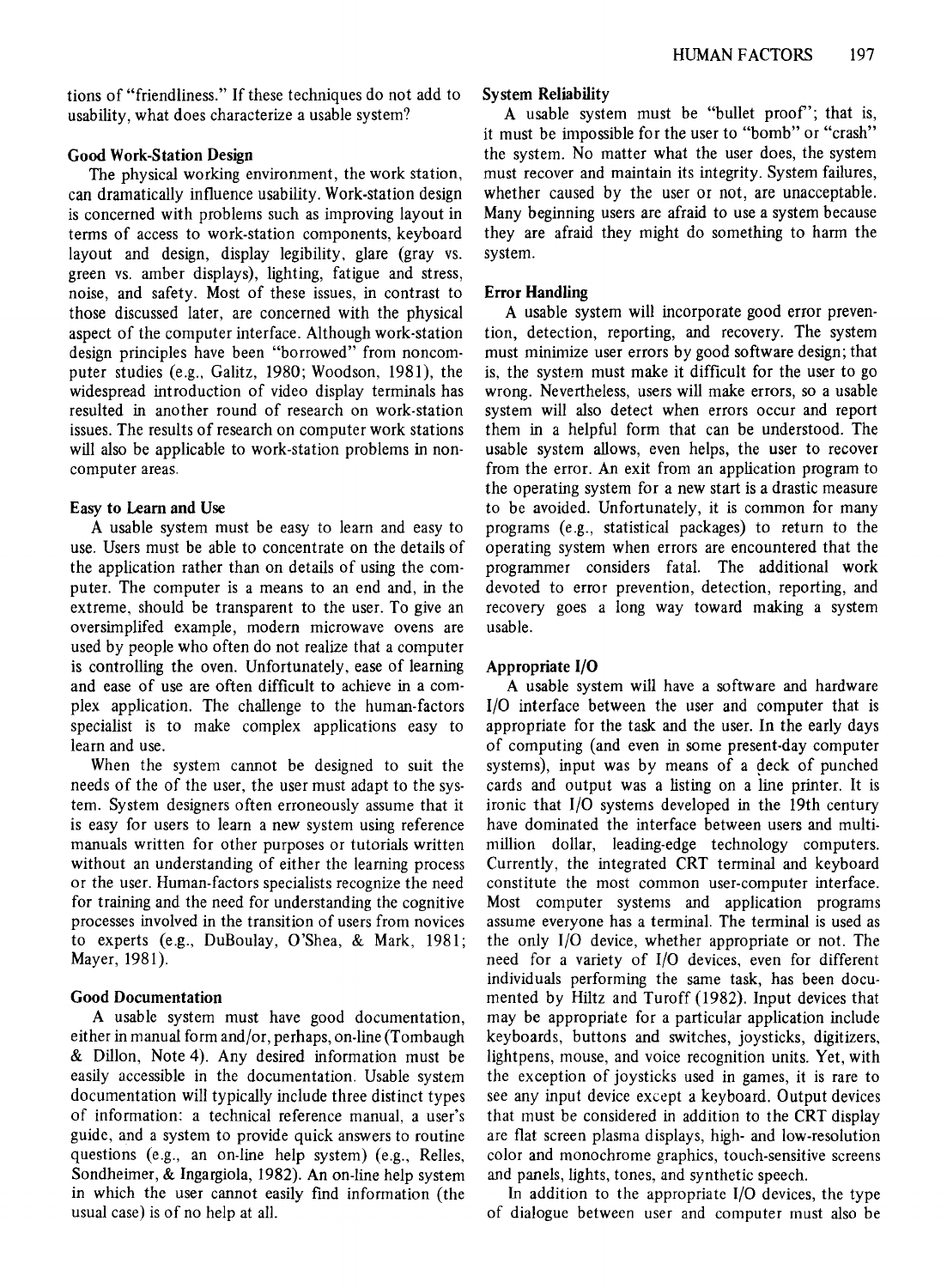appropriate for the application and the user (e.g., Cuff, 1980; Martin, 1973; Peterson, 1978; Shackel, 1980; Ramsey & Atwood, Note 5; Savage, Habinek, & Barnhart, Note 6). Command lines (with their burden on human memory) that the user must enter at the correct time in the correct form, question-and-answer techniques under computer or user control, form filling, and menu selection can all add to or detract from the usability of a system, depending on the application and the user. In view of the difficulty of satisfying the needs of all users with a single dialogue type, consideration should be given to the provision of multiple dialogue types for the same application (e.g., Hiltz & Turoff, 1982).

Human-factors research has tended to concentrate on the I/O devices and techniques because they provide the most direct paths between user and computer. Recently, program design, which considers the program functions independently of I/O devices and techniques, has been viewed as an integral part of interface design (e.g., Smith, Note 2).

## System Response Speed

A usable system is capable of responding fast enough. Currently, speed limitations are determined by the speed of the computer, the complexity of computations, the number of users on a system, and the capabilities of I/O devices. Ellis, Dillon, and Tombaugh (Note 7) report research on the speed issue.

### Cognitive Organization

The system must be conceptually organized in a comprehensible form that corresponds to the cognitive abilities of the users for whom the application isintended (e.g., Martin, 1973). For example, most computer systems are designed around a hierarchical organization that all naive users and many experienced users have difficulty conceptualizing. The operating system is at the root of the organization tree. From the operating system, the user can move along a number of branches (e.g., to edit, compile a program, run a business package, etc.). These, in turn, may branch out to other programs or subprograms. When one of these applications is complete, the user moves up a branch to the operating system before going down another branch to perform some other operation. Beginners invariably have difficulty figuring out "where they are" in the system. Systems are available now that place the user in BASIC or in the word processor when the system is turned on. For these systems, conceptually, the operating system is embedded in the application program, rather than vice versa. In addition, issues such as file organization, automatic creation of backup files, ability to retrieve files that have been erroneously deleted, and organization of functions within a program may appear to be buried deep within the system. Yet such organizational factors can drastically influence usability. To be usable, the organization must be appropriate for the user, and the organization must be apparent to the user. Savage et a1. (Note 6) demonstrated the difficulty users have with a menu organized in terms of general job classifications (e.g., system console jobs) and the improvement that results when the menu is organized in terms of specific tasks to be performed. If the menu cannot be organized in terms of job titles, it would be interesting to see if the system organization itself is at fault.

#### **CONCLUSIONS**

Human factors in computer research is a challenging and rewarding field. It is challenging because of the difficulty of the many problems the field addresses. It is rewarding because the researcher is working on improvements that can have a real impact on people. A side benefit, some would say the main benefit, is that human-factors research is advancing our understanding of human behavior.

#### REFERENCE NOTES

I. Minnesota Educational Computing Consortium. *A study of computer use and literacy in science education, Final report 1978-1980. 2S20* Broadway Drive, St. Paul, Minn: Author, 1980.

2. Smith, S. L. *User-system interface design for computer-based information systems* (Tech. Rep. ESD·TR-82·132; also MTR-8464). Boston: Mitre Corporation, 1982. (Prepared for Technical Operations and Product Assurance, Electronic Systems Division, Air Force Systems Command, United States Air Force.)

3. Wasserman, A. I. User software engineering and the design *ofinteractive systems.* Paper presented at the IEEE Conference on Software Engineering, San Diego, Calif., March 1981.

4. Tombaugh, J. W., & Dillon, R. F. *Recommendations concerning human factors guidelines for designing office system manuals.* Unpublished report, Carleton University, Behavioural Research and Evaluation Group, Office of Communication System Program, Department of Communications, 1982.

*S.* Ramsey, H. R., & Atwood, M. E. *Human factorsin computer systems:* A *review of the literature* (Tech. Rep. SAI-79-11I-DEN). Englewood, Col: ScienceApplications, 1979.

6. Savage, R., Habinek, J., & Barnhart, T. *The design, simulation, and evaluation of a menu driven userinterface.* Paper presented at the Human Factors in Computer Systems Conference, Gaithersburg, Md., March 1982.

7. Ellis, J., Dillon, R. F., & Tombaugh, J. W. *The effect of system response times on a word processing task.* Poster presented at the annual meeting of the Eastern Psychological Association, New York, April 1981.

#### REFERENCES

- BORMAN, L., & KARR, R. Efficient for computers or easy for users? Evaluating the "friendliness" of a timesharing system. *SIGSOCBulletin,* 1982, 13, 31-34.
- CUFF, R. N. On casual users. *International Journal Of* Man-*Machine Studies,* 1980,11, 163·187.
- DuBoULAY, B., O'SHEA, T., & MARK, J. The black box inside the glass box: Presenting computer concepts to novices. *International Journal of Man-Machine Studies,* 1981, 14, 237·249.
- DwYER, B. A user-friendly algorithm. *Communications of the ACM,* 1981,24, *SS6-S61.*
- GALlTZ, W. O. *Human factors in office automation.* Atlanta: Life Office Management Association, 1980.
- HILTZ, S. R., & TUROFF, M. Human diversity and choice of